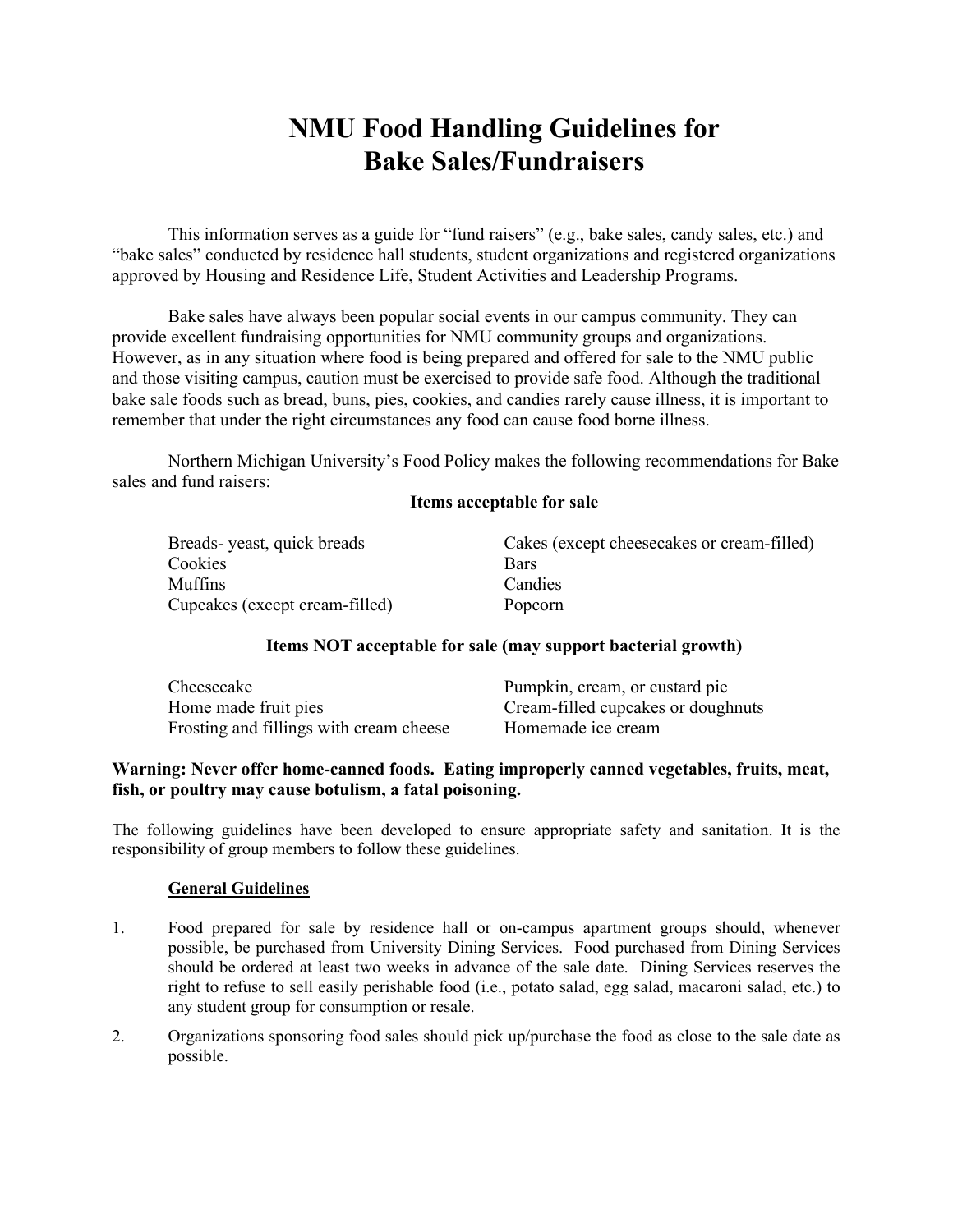- 3. The preparation of food for sale by members of residence hall or apartment groups must be conducted in University approved facilities (i.e. residence hall kitchenettes) and may not be conducted in student rooms.
- 4. When handling food for sale on campus and in residence hall areas, those people handling the food (whether during preparation or serving) should wear appropriate protective clothing (e.g., disposable plastic gloves and caps or hairnets).
	- 5. Door-to-door sales are prohibited.

## Specific Food Handling Guidelines

1. Clean to prevent the spread of harmful bacteria, wash hands, kitchen utensils and surfaces often.

All food handlers must wash their hands with soap and water prior to handling food, frequently during the sale, and after visiting the restroom.

- Use soap and warm, running water.
- Wash all surfaces thoroughly, including wrists, palms, back of hands, fingers, and under the fingernails.
- Rub hands together for at least 20 seconds.
- Rinse thoroughly and dry with a paper towel.
- Use plastic or other non-porous cutting boards. Carefully wash them, utensils, and counter tops with hot soapy water after preparing each food item before going on to the next one and after use.
- Paper towels are preferred. If cloth towels are used, they should be washed often in hot water.
- 2. Separate Bacteria can spread from one food product to another, especially raw meat, poultry and seafood. Experts caution individuals to keep them and their juices away from ready-to-eat foods.
	- · Separate raw meat, poultry and seafood from other food in the grocery cart and store them on the bottom shelf of the refrigerator so juices don't drip onto other foods.
	- · If possible, use one cutting board for raw meat products and another for salads and other ready-to-eat foods.
	- · Always wash cutting boards, knives and other utensils with hot soapy water after they come in contact with raw meat, poultry and seafood.
	- · Never place food items on a plate which previously held raw meat, poultry or seafood.
- 3. Cook to Proper Temperature Food items are properly cooked when they are heated for a long enough time and at a high enough temperature to kill the harmful bacteria that cause foodborne illness.